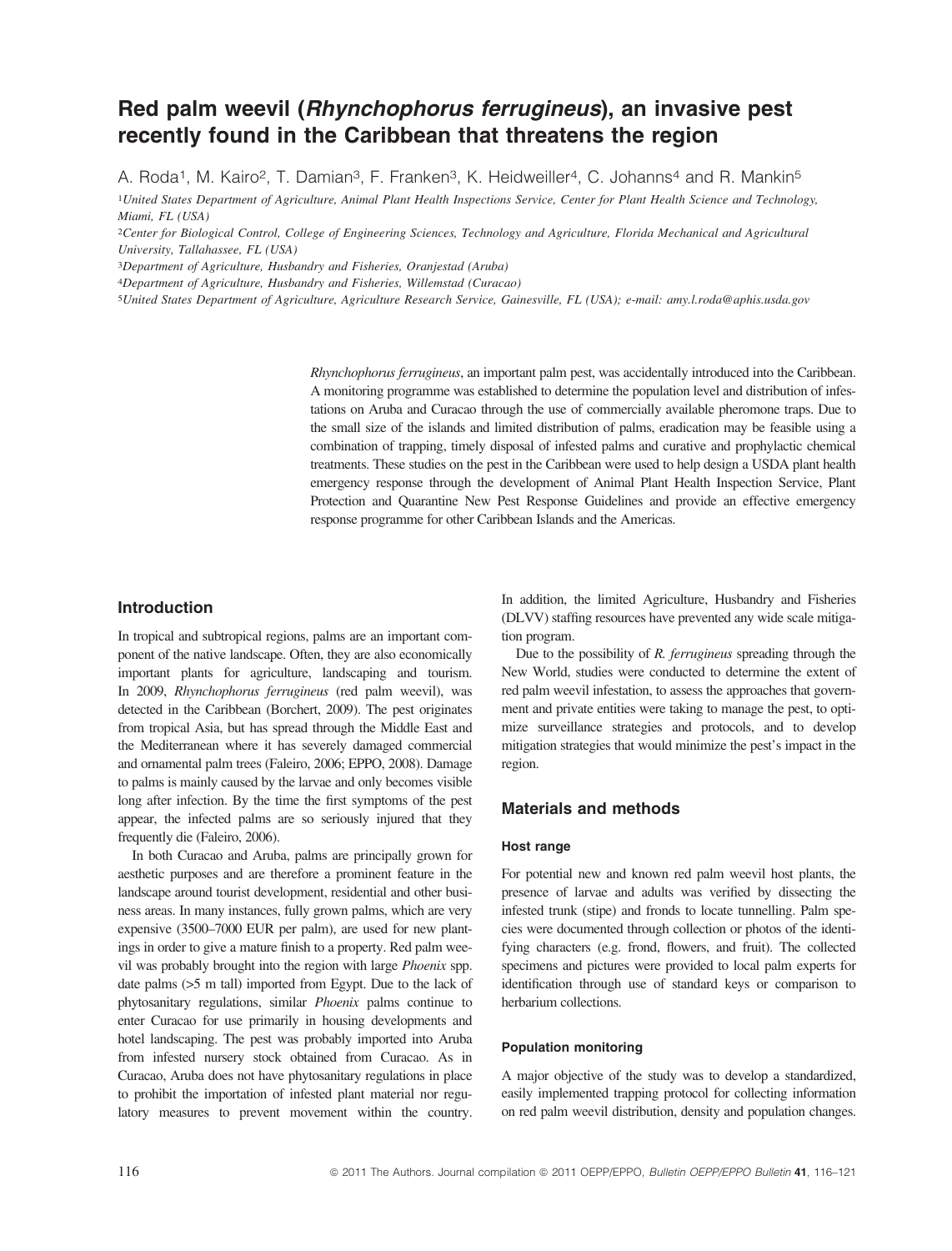Preliminary trapping was done using red palm weevil lures (4-methyl-5-nonanol⁄ 4-methyl-5-nonanone and ethyl acetate) (Hallett et al., 1993) purchased from Chemtica, Costa Rica. Traps constructed from white, 13.25-L plastic buckets (Freund Container, Chicago, USA) were baited with the lures as well as food attractants (cut apples) placed in a  $4-L$  solution of  $50/50$ water⁄ ethylene glycol, as recommended by the lure manufacture. Four  $64$ -mm holes were cut into the upper  $1/4$  of the bucket and the surface was roughened to facilitate the beetle's entry into the trap. In September 2009, 16 traps were placed using a grid system throughout the known infested area in Willemstad, Curacao. During January 2010, 3 additional traps were added to 3 urban sites distributed across the island. In Aruba, 7 traps were distributed throughout the hotel and residential portion of the island at the beginning of September 2009. The traps were serviced every 2 weeks; all weevils were counted and removed and the food attractant and water⁄ coolant mixture was changed. In January 2010, molasses was substituted for cut apples as the food attractant. Lures were replaced every 6 weeks or as needed. Initially, the traps were placed at 1.5-m height on *Phoenix* spp. palms. In January 2010, the traps were moved to telephone poles or non-host species 25–50 m away from host trees to reduce the risk of the tree being attacked by beetles not caught in the trap.

### Acoustic detection

The potential of utilizing acoustic technology to detect larvae in trees not yet showing visual symptoms was studied under the actual conditions encountered in Aruba and Curacao, such as very tall trees and a noisy background environment. Acoustic recordings were obtained using methods described in Mankin & Moore (2010) from individual palm trees of several species, including Phoenix dactylifera, L., Phoenix canariensis Chabaud, and Bismarckia nobilis Hildebrand & Wendl, that either showed clear evidence of infestation or were asymptomatic. The signals were monitored aurally with headphones to determine the presence or absence of infestation (Mankin & Moore, 2010; Mankin et al., 2011). A truck with an aerial work platform was used during 1 day to record larval sounds systematically over the height of the stipe of several palm trees. The recorded signals were subsequently analysed by computer software. Red palm weevil signals were discriminated from background noise and customized signal analysis programs were used for automated assessment of the likelihood of infestation (Mankin et al., 2008, 2011).

### Results and discussion

### Host range

### Previously documented hosts

On both islands, R. ferrugineus were found to attack primarily Phoenix spp. In Aruba, these plants were found mostly at hotels and resorts and were not widely distributed in the landscape. This was in contrast to the situation in Curacao where date palms were more widespread.

Table 1 Potential new Rhynchophorus ferrugineus host palms found with larvae or expressing typical symptoms of infestation

| <b>Species</b>       | Adult                    | Larvae           | Symptoms          |
|----------------------|--------------------------|------------------|-------------------|
| Bismarckia nobilis   |                          | 9                | Death, exudates   |
| Dictyosperma album   | ?                        | Many, all stages | Death, tunnelling |
| Pritchardia pacifica | $\overline{\mathcal{L}}$ | Reported larvae* | Death             |
| Washingtonia robusta |                          | Reported larvae* | Death             |

\*Photographs or collections of larvae not made.

#### New host species

Several new palm host species were reported in both islands (Table 1). Fiji Fan Palm (Pritchardia pacifica) was also documented as being attacked and killed by palm weevil larvae (Rhynchophorus sp.) in Aruba. However, no adults were collected to confirm the identification of the species. Liquid exudates, a typical sign of Rhynchophorus infestation, were seen on Bismarck Palms (Bismarckia nobilis) in Aruba but no larvae or adults could be detected. There were also unconfirmed reports of this species dying in Curacao. Although these observations suggest that Bismarck palm may be a new host for red palm weevil, further work is needed to confirm this. It should be noted that although not known to be present on these islands, Rhynchophorus cruentatus is a common pest of Bismarck palms in southern USA and causes similar symptoms. Washington Palm (Washingtonia robusta), and Hurricane Palm (Dictyosperma album) were also reported to be dying from red palm weevil infestations in both islands. The increase in the number of host species reported may indicate the host range is broader than previously thought or that as the populations of the weevil increase they are spreading to less preferred hosts. Fiji Fan, Bismarck and Hurricane palms are important landscape palms used widely in housing developments and tourist resorts. The addition of new host palms could have major economic implications particularly if area wide pesticide treatment programs are implemented or restrictions on the movement of host plant materials are established. Therefore, care must be taken in reporting additional palm species as hosts of the red palm weevil as other factors such as diseases and⁄ or mechanical damage can lead to symptoms that resemble red palm weevil damage.

#### Application of acoustic detection devices

Being able to detect larvae in palms which are not yet expressing symptoms would greatly aid mitigation efforts by nursery and landscape managers. For instance, the technology would facilitate decisions on whether nursery stock is uninfested and could be moved to new locations or if application of particular management strategies are needed. The technology would also help determine whether or not particular chemical treatments or other management strategies were effective. The gnawing sound made by feeding larvae has been used to detect infested palms (Abraham et al., 1989; Soroker et al., 2004; Mankin et al., 2008). The sounds can be detected by trained individuals using endoscopes and acoustic devices to amplify R. ferrugineus larval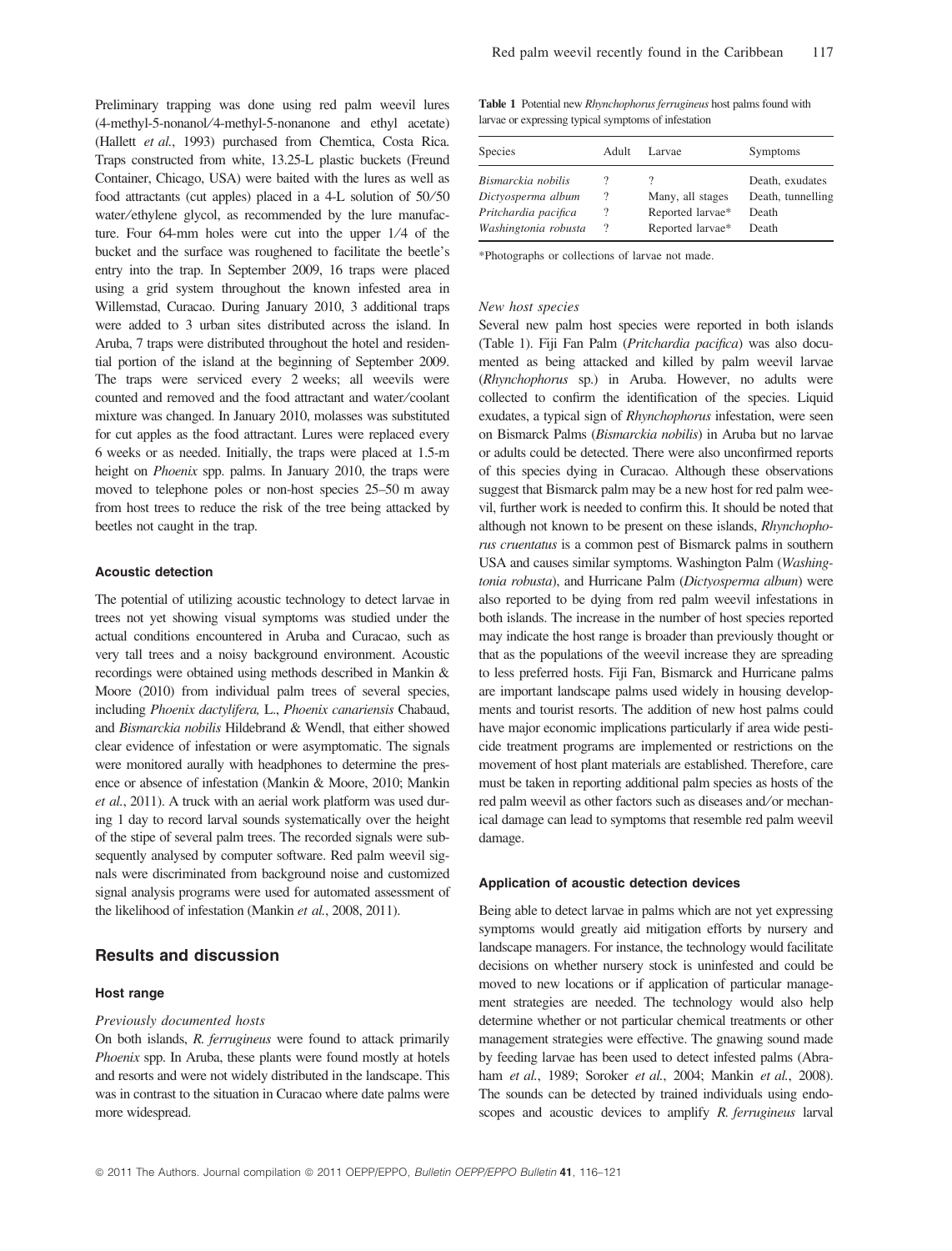sounds inside palm stipes. Recent advances using software to select frequencies specific to red palm weevil have shown promising results in the laboratory (Pinhas et al., 2008) and the field (Siriwardena et al., 2010). Under field conditions in Aruba and Curacao, the larvae produced signals that had greater energy than the background levels at frequencies above the peak frequency of the background noise (Mankin et al., 2011). At the crown of the palm, where larvae were found, the sounds were louder and more diverse compared to lower locations, suggesting that sounds of different frequency do not transmit uniformly through the stipe. Lower frequency signals travelled with less attenuation than higher frequency signals. In addition, the amplitude of sound decreased as the detection equipment was moved away from the source of the infestation. Larvae were difficult to hear >3 m away from the infestations and the exact distance from which sound could be heard is likely to be dependent on the level of infestation. The acoustic detection devices also indicated that infestations occurred in both the crown and at the base of palm trees, which was substantiated with visual symptoms. Red palm weevil larvae were detected in date palms (Phoenix spp.), but distinctive larval sounds were not detected on Bismarck palms that were expressing red palm weevil symptoms, which suggests that additional suspected Bismarck palm infestations may be needed to verify whether as the species is really a red palm weevil host. Overall, the acoustic detection devices appear to be a feasible method for detecting the presence of larvae in the urban environments of Aruba and Curacao, and would provide a higher level of detection than simple visual inspection. Nevertheless, additional studies are needed to determine the correlations between the population, age and size of larvae and sound detection. Also, studies are needed to determine how larval feeding sounds are affected by the health of the tree and species of palm.

#### Population monitoring

The Departments of Agriculture (DLVV) in both Curacao and Aruba continued to service and record data from the monitoring traps placed in September 2009–January 2010 (Figs 1 and 2). In Aruba, regular bimonthly servicing of and data collection from monitoring traps was maintained until January 2011. In Curacao traps were serviced sporadically due to limited availability of staff. There were more red palm weevils caught in the traps placed in Curacao (maximum 28 weevils per trap per 2 weeks) than Aruba (maximum 6 weevils per trap per 2 weeks). Many factors could have influenced the difference in numbers, including the date of initial infestation, the amount of host material available, and the management and sanitation efforts. In Curacao, high numbers of weevils were found in Willemstad during all dates, indicating that this entire area was highly infested. In January 2010, traps were placed across the island of Curacao. This included residential and resort developments located approximately (40 km) from Willemstad that were separated by large stretches of palm-free, cacti-dominated landscapes. Red palm weevils were found in all traps indicating that they had spread across the entire island. In Aruba, the trap catches were consistently low, suggesting that efforts in the area to suppress populations were effective. However, red palm weevil infestations appeared to be problematic in residential areas according to local pest management companies. The Department of Agriculture in Aruba plans to expand their trapping efforts to include the residential areas.

Palm trees on which pheromone traps had been placed, frequently showed visual damage from red palm weevil attack. This suggested that some of the weevils attracted to the traps ended up attacking the trees. The problem was likely to be more serious if the traps were not serviced regularly, as the weevils could escape from traps that had dried out. Also, the health of a palm where the trap was placed must be monitored carefully and either prophylactic or curative applications of insecticides be made to the palm tree. It was therefore decided that when monitoring for changes in populations over time, traps should no longer be placed on host palms.

The group worked with Curacao DLVV cooperators and a local geographic information systems (GIS) firm to explore ways to use the trapping data to map the distribution of the weevil and areas with the highest concentrations of the pest. Through interpolation of the September 2009–January 2010 trapping data, the areas with the highest concentration of red palm weevil were located. In the future, GIS mapping systems could be used to map all the locations where susceptible hosts are present, the current location and populations of weevils based on trapping information, and the current control efforts. Mitigation efforts (mass trapping, chemical control and sanitation) could then be targeted on high risk areas, e.g., those with high weevil populations, large number of hosts, and minimal management in order to maximize limited resources. Continuous updating of the maps with new trapping data could aid in assessment of the effectiveness of management strategies and any need to refocus mitigation efforts.

Private pest control companies and governmental agencies are using several different trap types. All designs caught weevils to some extent. However, all designs were frequently observed to dry out, indicating a need to modify the design to decrease evaporation of the trap liquid or to use other means to prevent the escape of adults. The traps also need to be optimized for use in specific situations (e.g. hotel pest management vs. government detection/monitoring programmes) to maintain the highest attractiveness to adult weevils, to retain all individuals entering the trap, and to avoid contact with the public and non-target animals. Further studies are needed to evaluate the various trap designs being used to determine the most effective position, colour, container and method for reducing evaporation of the trap liquid.

### Management recommendations

Both Curacao and Aruba are small islands and the distribution of palms is limited primarily to hotel, housing developments and roadways. Eradication of red palm weevil may be feasible using a combination of trapping, curative and prophylactic chemical treatments, and timely removal of infested palms. The high value of the palms is prompting hotels and high-end residential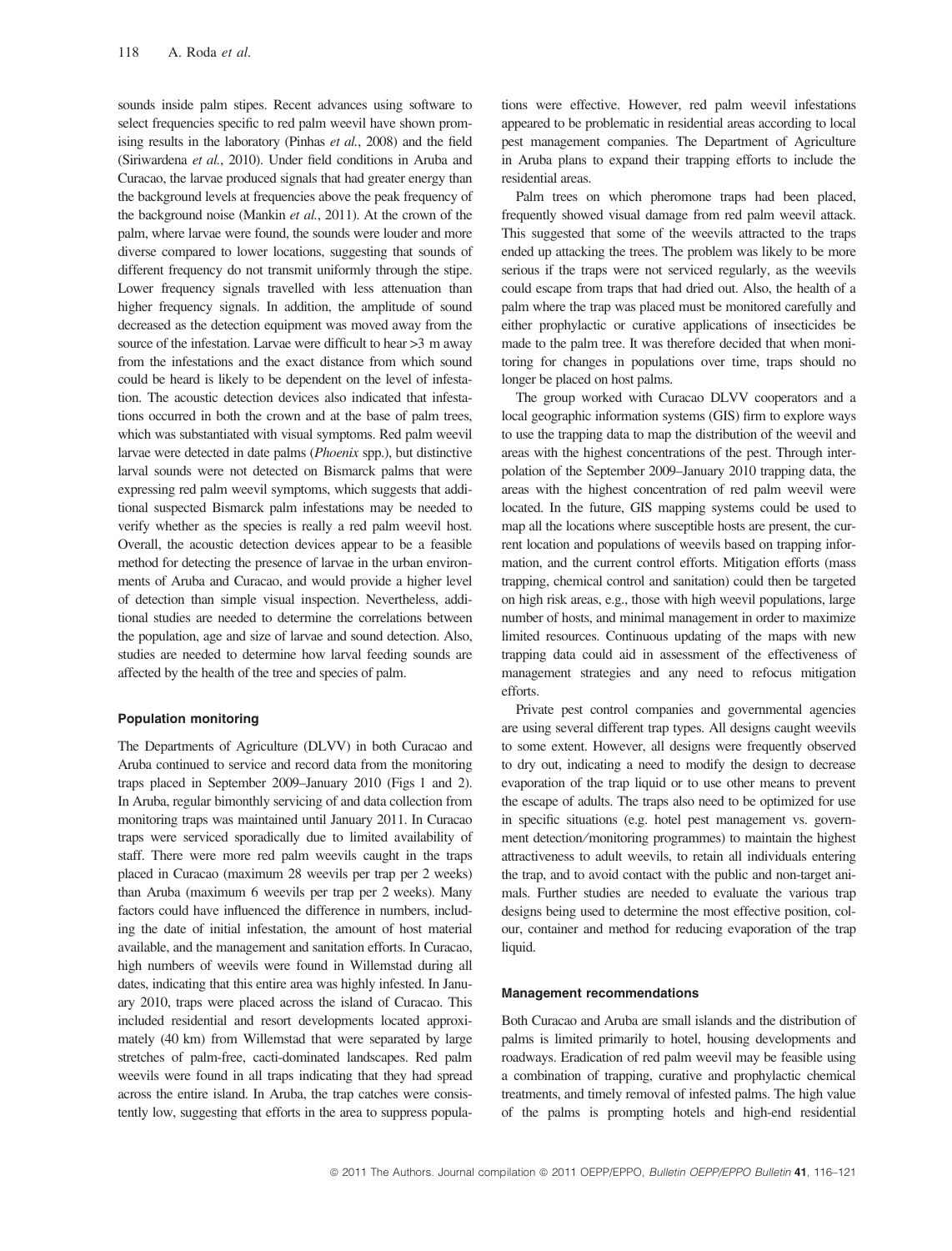$40$ 



Fig. 1 The number of adult red palm weevils caught in 8 traps placed east of St. Annabaai (A) and 7 traps placed west of St. Annabaai, (B) Williamstad, Curacao from September 2009 to January 2010. Colours designate different trap locations.

Fig. 2 The number of red palm weevil adults caught in 7 traps placed in Aruba from September 2009 to January 2011. Colours designate different trap locations.

developments to invest in pest management strategies. For example, Curacao Hospitality and Tourism Association (CHATA) developed a plan to focus their resources to manage the pest. The CHATA strategy included an intensive mass trapping and monitoring program in 7 major tourism areas. The idea is to operate a ring of traps to attract the weevils away from the tourism area as well as to reduce migration from the adjacent residential areas. CHATA approached Curacao DLVV to help with management particularly in public and residential areas. On both islands, the hotel associations also agreed to support DLVV in the development of phytosanitary and other regulations. It was also proposed that a task force comprising Curacao DLVV and CHATA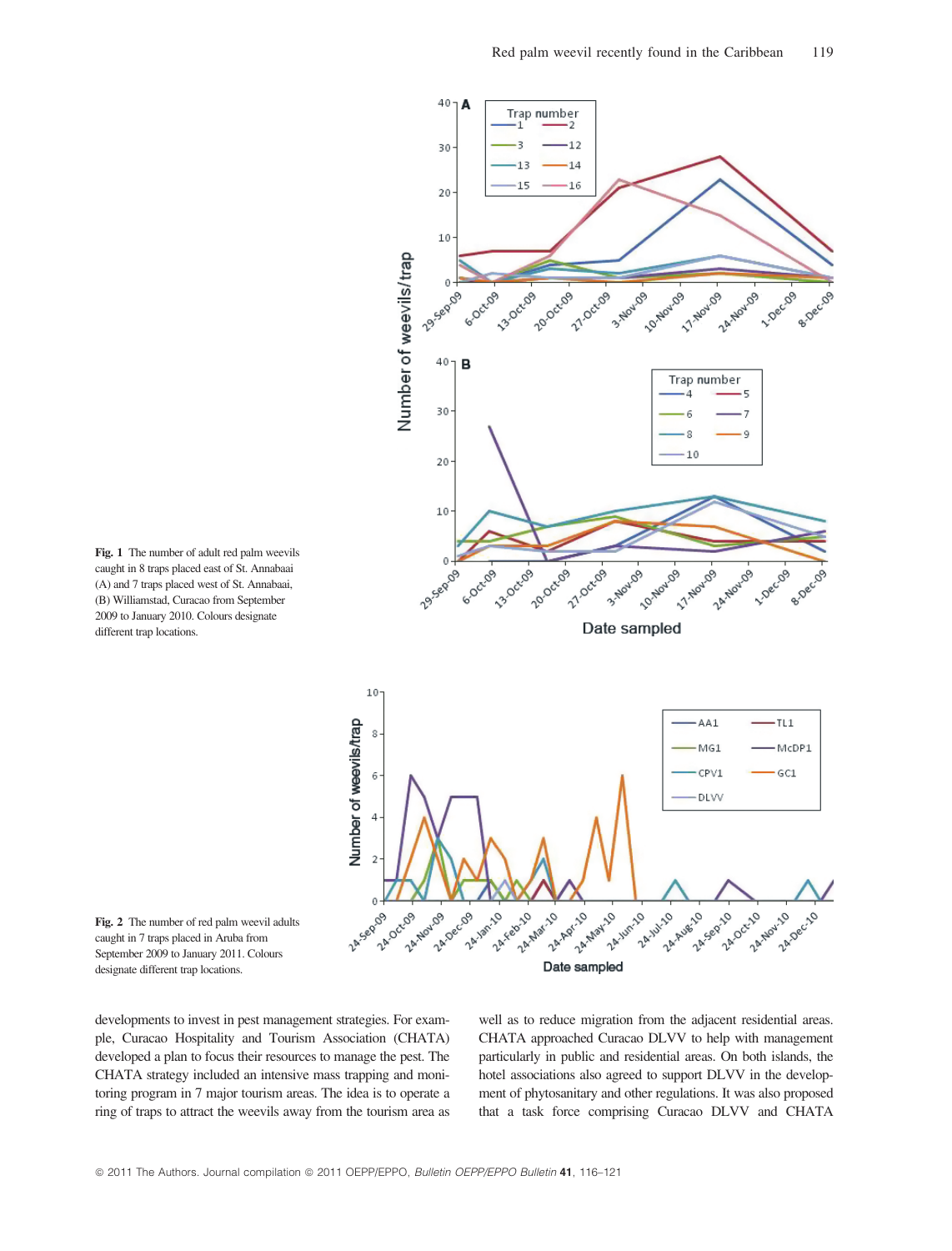representatives be established to oversee implementation of mitigation efforts. If these collaborative and coordinated efforts are carried out as planned, red palm weevil may be controlled before the pest spreads to other areas in the region. However, regulatory and management measures must be established.

Timely disposal of dead palm trees by chipping, incineration or deep burial at a landfill is critical to the management of red palm weevil (Faleiro, 2006). However, due to the cost of disposal, many dead palms were left standing. Additionally, the Aruba DLVV cooperators also found dead infested palms being dumped along the roadside some distance from known infestations. Unfortunately, this allows larvae and pupae to develop and infest new palms. Regulations that require a timely and proper disposal of dead palms would minimize further spread of infestations.

Finally, the development of phytosanitary legislation such as those identified under International Standards for Phytosanitary Measures to stop unrestricted importation of plant material from countries where red palm weevil is present, would be useful to prevent re-infestation of the islands. This would be applicable as long as measures are taken to officially control or eradicate the pest. Additionally, other local regulatory mechanisms that would prevent unrestricted movement of infested host material within the country may also help limit the spread of the beetle and assist in current control efforts.

## **Conclusions**

Rhynchophorus ferrugineus has devastated palms and date production throughout Europe, the Mediterranean, the Middle East and Asia (Faleiro, 2006; Malumphy & Moran, 2007). A concerted effort should be made to contain and possibly eradicate the pest from Aruba and Curacao to avoid similar economic and environmental damage in the region. A real threat exists that the red palm weevil will spread to other islands and South America. For example, small boats travel to and from Venezuela daily to sell fruits, spices and produce at Curacao's Floating Market. With very high populations of red palm weevil in Curacao, the possibility exists that the pest could be transported to Venezuela. Additionally, the transport of nursery stock from one island to another, as was seen with the Aruba infestation, could rapidly spread the pest though out the Caribbean Basin into the rest of the New World. Groups such as the Caribbean Invasive Species Working Group, Food and Agricultural Organization could partner private and government institutions to fund an eradication program that would benefit the entire region.

### Acknowledgements

The authors thank L Bradshaw, W DeChi, V Defeo, J Lemly, J Leon, J Shaw, G van Buurt, and S Weihman for their assistance in this project and the members of AHATA, CHATA, Fantastic Gardens, and Professional Pest Control for providing critical information. This work was partly supported through U.S. Farm Bill Section 10201 funding.

### Le charançon rouge du palmier (Rhynchophorus ferrugineus), un ravageur envahissant récemment trouvé dans les Caraïbes et qui menace cette région

Rhynchophorus ferrugineus, un important ravageur des palmiers, a été accidentellement introduit aux Caraïbes. Un programme de suivi a été établi pour déterminer les populations et la répartition des infestations sur Aruba et Curação grâce à l'utilisation de pièges à phéromone commerciaux. Etant donné la petite taille des îles et la répartition limitée des palmiers, l'éradication peut être faisable en combinant le piégeage, la destruction rapide des palmiers infestés et les traitements chimiques curatifs et prophylactiques. Ces études sur le ravageur dans les Caraïbes ont été utilisées pour aider à élaborer le plan d'urgence phytosanitaire de l'USDA à travers le développement des Directives sur les nouveaux organismes nuisibles de l'APHIS-PPQ et donnent un programme de réponse en urgence pour les autres îles des Caraïbes.

#### Обнаруженный недавно  $\, {\bf B}$ Карибском бассейне красный пальмовый долгоносик (Rhynchophorus ferrugineus), инвазивный вредитель, угрожает всему региону

Rhynchophorus ferrugineus, важный вредитель пальм, был интродуцирован в бассейн Карибского моря случайно. Для оценки популяции и распространенности заражения на островах Аруба и Кюрасао с помощью находящихся в свободной продаже феромонных ловушек была предпринята программа мониторинга. В силу небольшого размера островов и ограниченной распространенности пальмовых деревьев, ликвидация может быть вполне выполнима путем сочетания отлова, своевременного уничтожения зараженных пальм, а также истребительных и профилактических химических обработок. Эти исследования вредителя в бассейне Карибского моря использовались Департаментом сельского хозяйства США при создании экстренного фитосанитарного реагирования по линии Инспекционной службы здоровья растений и животных в виде Руководящих принципов ответной реакции на появление инвазии и создание эффективной программы экстренного реагирования для других островов Карибского бассейна.

### **References**

- Abraham VA, Koya KMA & Kurian C (1989) Integrated management of Rhynchophorusferrugineusin coconut gardens. Journal of Plantation Crops 16(Suppl.), 159–162.
- Borchert DM (2009) New Pest Advisory Group Report on Rhynchophorus ferrugineus(Olivier): red palm weevil. USDA-APHIS-PPQ-CPSHT-**PERAL**
- EPPO (2008) Data sheets on quarantine pest, Rhynchophorus ferrugineus. EPPO Bulletin 38, 55–59.